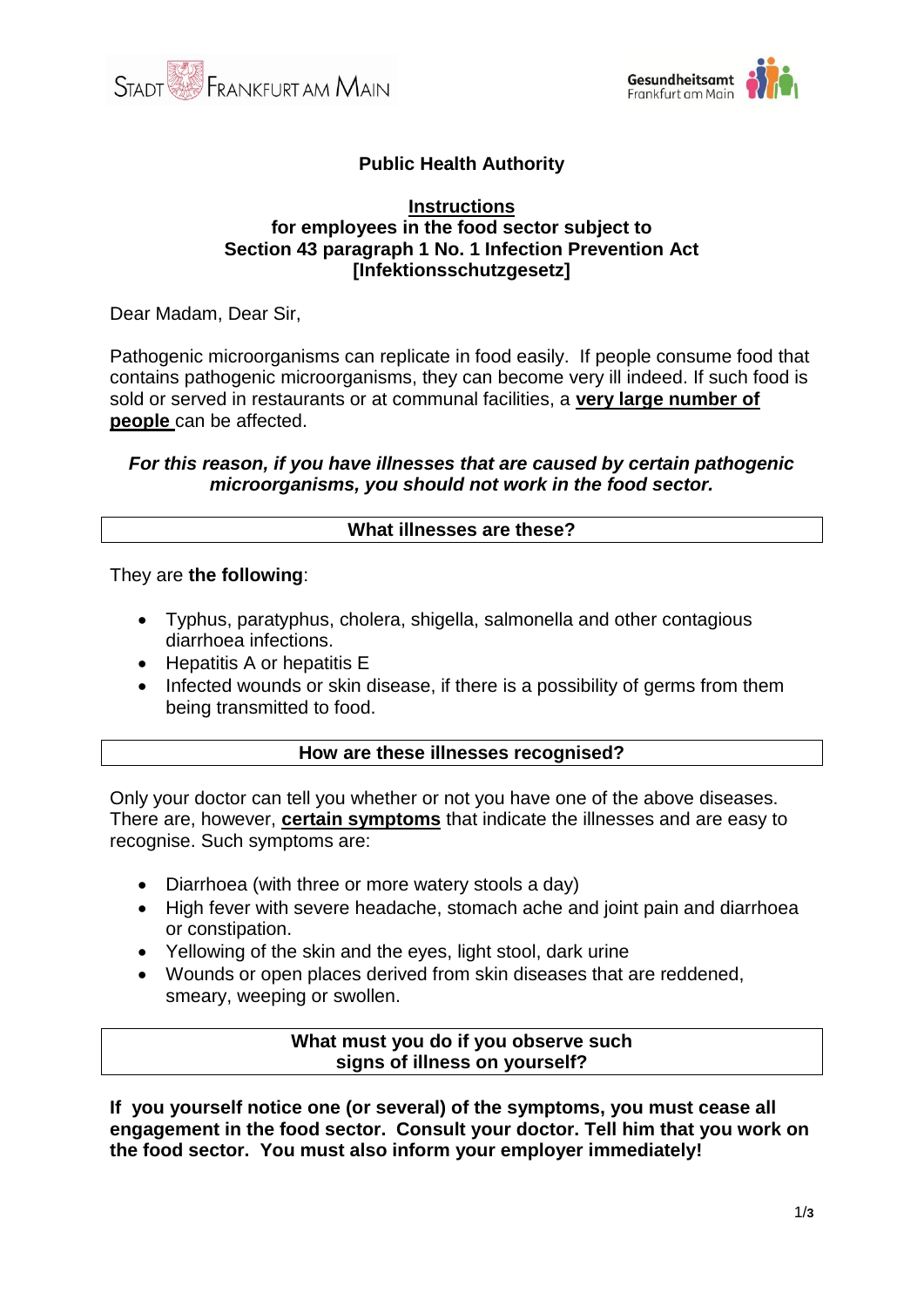Any failure to inform your employer or any continuation of your engagement despite the symptoms carries a **penalty of up to 25,000 EUR or imprisonment for up to 2 years. In the case of spread of diseases imprisonment might go up to 5 years.** 

# **One can excrete pathogenic microorganisms without even feeling ill!**

Certain germs can still be excreted for a considerable length of time, even though **no symptoms of the disease** exist any more:

- Salomenella Cholera vibrions
- Shigella Enterohemorrhagic escherichia coli

The physician can see from the stool specimens whether you are excreting these microorganisms. **You may not carry out the above-specified activities** for as long as microorganisms can be detected in your feces!

## **Shouldn't one work at all, if one is excreting pathogenic microorganisms or presenting one of the specified symptoms?**

The working prohibition **only applies to the food sector**. In other words, if your health permits, you may indeed work **in other areas** (e.g. in the office).

# **What does "food sector" mean?**

The food sector covers all activities:

- a) in kitchens of restaurants and other catering or communal facilities
- b) in the production and treatment of food or in bringing foodstuffs onto the market
- c) and most important incorporates all activities in which there is contact with food only over commodities if there is a risk for contamination (e.g. when cleaning cutlery).

## **How can you help to prevent foodborne infections?**

Hygienic measures can prevent the transmission of pathogenic microorganisms. You can help by following a **few simple rules**:

- **Before starting work or any new work process and after each visit to the toilet and before and after meals, wash your hands thoroughly with liquid soap from a soap dispenser under running water. Use disposal towels to dry your hands.**
- **Before commencing your work, remove rings (including wedding rings) and watches**
- **Wear clean protective clothing**
- **Never cough or sneeze onto food**
- **Cover small clean wounds on hands or arms with water-resistant plaster**